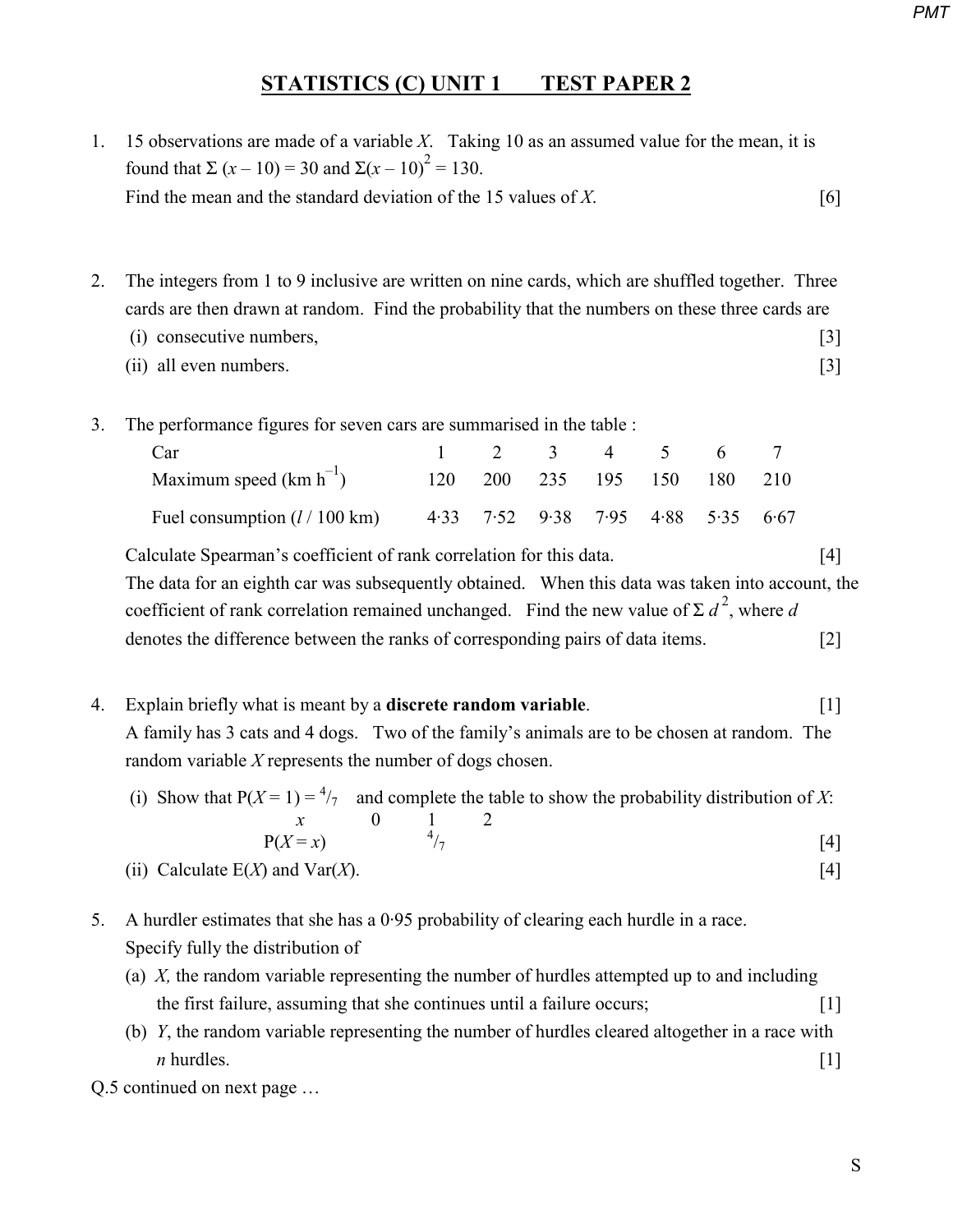*PMT*

5. continued …

Find the probability that, in a race with 20 hurdles,

| $(i)$ she clears all 20,                                  |                   |
|-----------------------------------------------------------|-------------------|
| (ii) the 15th hurdle is the first one she fails to clear, | $\lceil 2 \rceil$ |
| (iii) she clears at least 18.                             |                   |

## 6. The marks obtained by ten students in a Geography test and a History test were as follows:

| Student A B C D E F G H I J                                     |  |  |  |  |  |
|-----------------------------------------------------------------|--|--|--|--|--|
| Geography (x) $34$ $57$ $49$ $21$ $84$ $53$ $10$ $77$ $61$ $85$ |  |  |  |  |  |
| History (y) 40 49 55 40 71 39 47 65 73                          |  |  |  |  |  |

(i) Given that  $\Sigma y = 547$ , calculate the mark obtained by student *E* in History. [1] Given further that  $\Sigma x^2 = 34087$ ,  $\Sigma y^2 = 31575$  and  $\Sigma xy = 31342$ , find

(ii) the product moment correlation coefficient between  $x$  and  $y$ , [2]

- (iii) an equation of the regression line of  $\gamma$  on  $x$ ,
	- [3]
- (iv) an estimate of the History mark of student *K*, who scored 70 in Geography. [2]

(v) State, with a reason, whether you would expect your answer to part (iv) to be reliable. [2]

7. The stem-and-leaf diagram shows the values taken by a variable *X*.

|   | Key: 1   2 means 12 |
|---|---------------------|
| 1 | 1, 1, 2, 5, 6, 8, 9 |
| 2 | 0, 3, 4, 6, 7, 7, 9 |
| 3 | 1, 4, 5, 5, 8       |
|   | 0, 2, 6, 6, 9, 9    |
| 5 | 2, 3, 5, 7          |
|   | 0, 1                |

(i) Copy and complete the cumulative frequency table :

*x*  $< 19$   $< 29$   $< 39$   $< 49$   $< 59$   $< 69$ 

Frequency 7 [2]

- (ii) On graph paper, indicating the scale clearly, construct a cumulative frequency graph for this data.  $[4]$
- (iii) Use your graph to find estimates of the median, the quartiles and the 42nd percentile. Make your method clear. [5]
- (iv) On graph paper, showing your scale, construct a box-and-whisker plot for the data. [3]